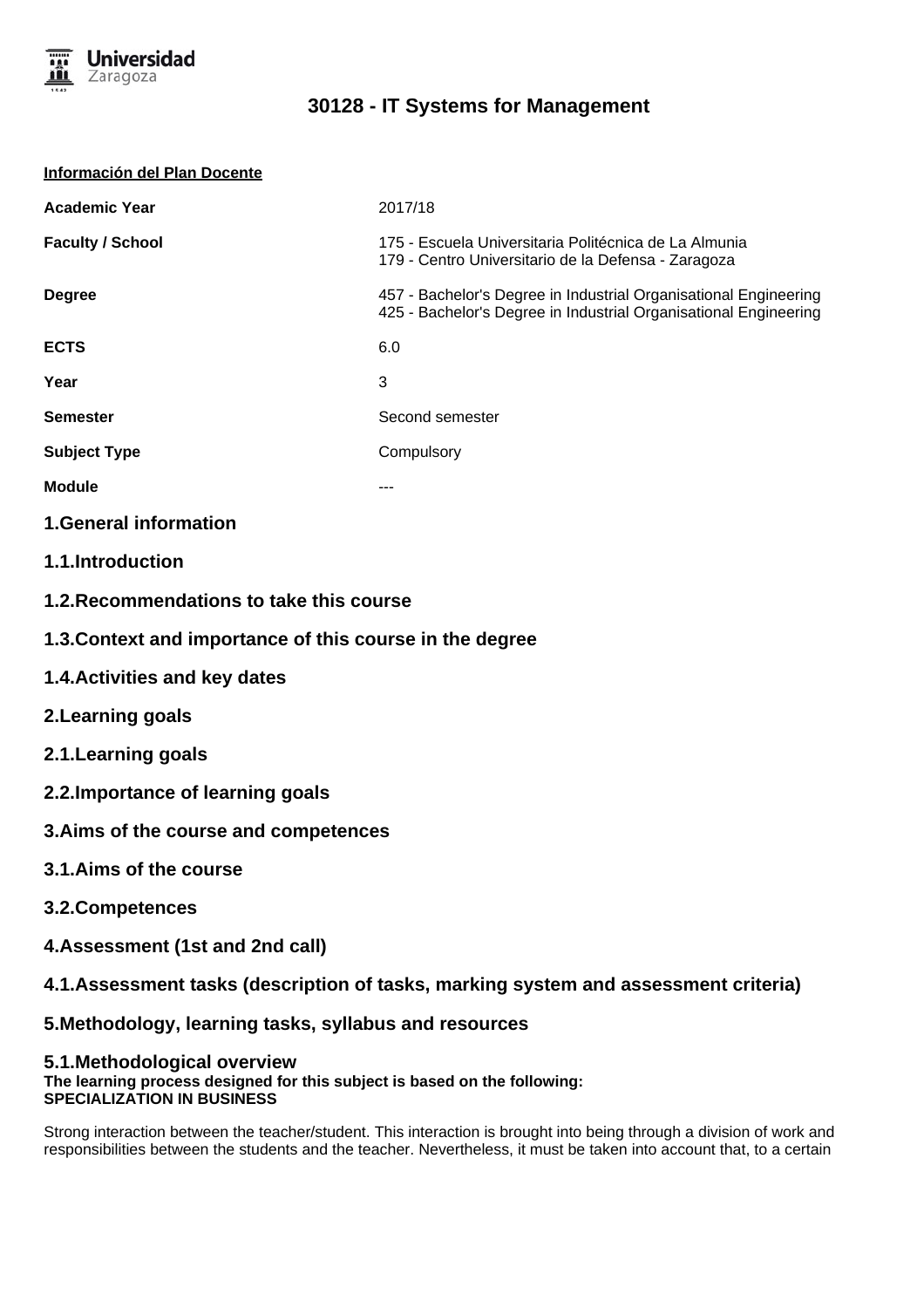

degree, students can set their learning pace based on their own needs and availability, following the guidelines set by the teacher.

The current subject (Information systems management) is conceived as a stand-alone combination of contents, yet organized into three fundamental and complementary forms, which are: the theoretical concepts of each teaching unit, the solving of problems or resolution of questions and laboratory work, at the same time supported by other activities

The organization of teaching will be carried out using the following steps:

**- Theory Classes** : Theoretical activities carried out mainly through exposition by the teacher, where the theoretical supports of the subject are displayed, highlighting the fundamental, structuring them in topics and or sections, interrelating them.

**- Practical Classes** : The teacher resolves practical problems or cases for demonstrative purposes. This type of teaching complements the theory shown in the lectures with practical aspects.

**- Individual Tutorials** : Those carried out giving individual, personalized attention with a teacher from the department. Said tutorials may be in person or online.

### **Defence profile**

The subject is characterized by both theoretical and practical sessions. Concerning the theoretical sessions, the learning process consists in the participation in the lessons and in the individual study. Supervised active learning and autonomous learning are instead applied in practical sessions through, respectively, the collaborative resolution of case studies/problems in the laboratory and the development of a project in team.

### **5.2.Learning tasks**

## **The program offered to the student to help him/her achieving the expected results includes the following activities...**

### **SPECIALIZATION IN BUSINESS**

Involves the active participation of the student, in a way that the results achieved in the learning process are developed, not taking away from those already set out, the activities are the following:

#### \* **Face-to-face generic activities** :

- **Theory Classes** : The theoretical concepts of the subject are explained and illustrative examples are developed as support to the theory when necessary.

- **Practical Classes** : Problems and practical cases are carried out, complementary to the theoretical concepts studied.

#### \* **Generic non-class activities** :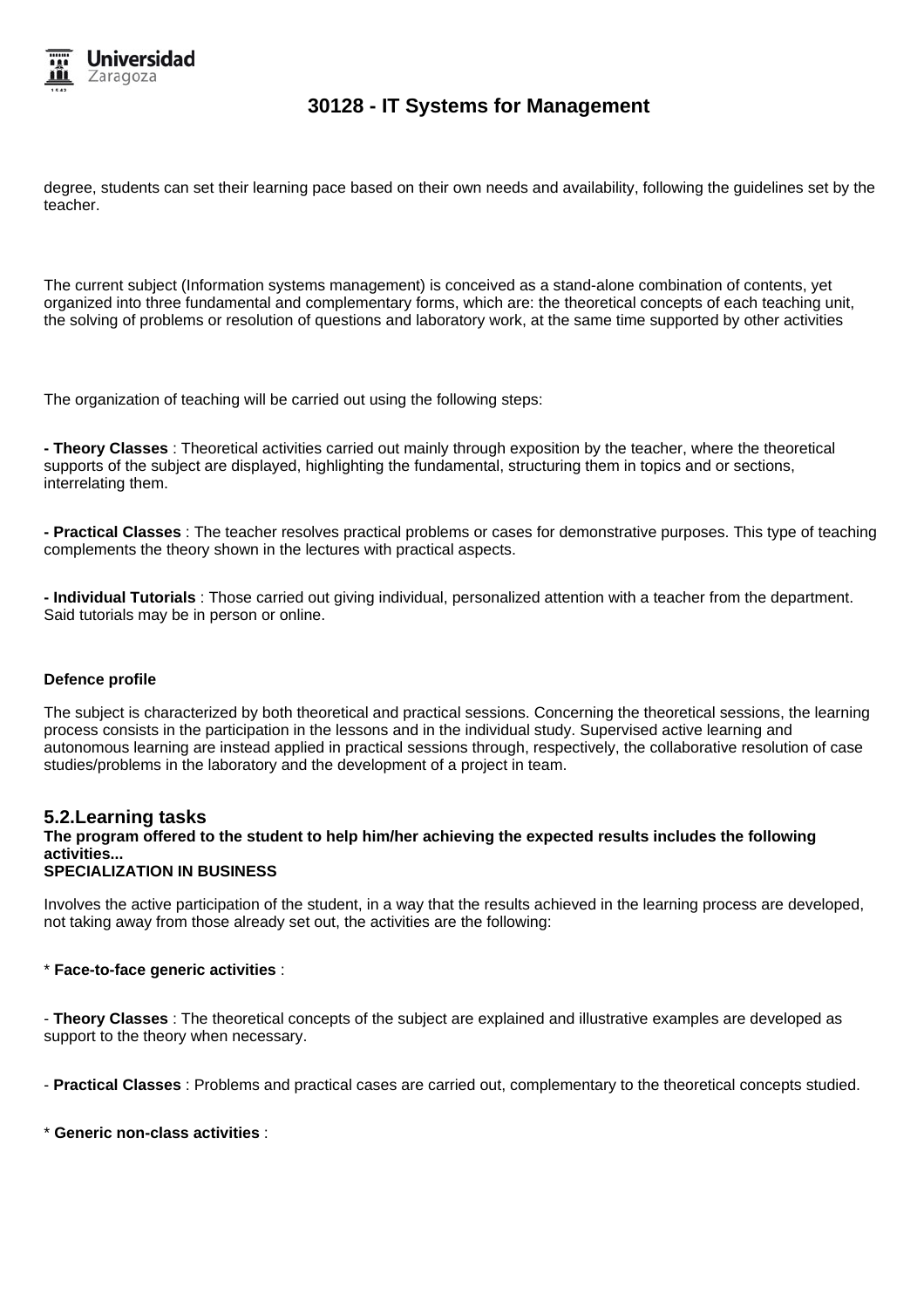

- Study and understanding of the theory taught in the lectures.
- Understanding and assimilation of the problems and practical cases solved in the practical classes.
- Preparation of seminars, solutions to proposed problems, etc.
- Preparation of the written tests for continuous assessment and final exams.

#### **Defence profile**

To achieve the learning results, the following activities will be carried out:

- Presentation of the subject contents in class by the professors.
- Resolution of problems/analysis of case studies, individually or in team.
- Development of a project in team, supervised by the professors
- Individual study of the subject by the students.
- Individual tutoring with the aim of revising and discussing the material and topics presented in class.

In particular, the resolution of problems/analysis of case studies will be carried out in the computer science laboratories by applying brainstorming techniques and using specific software tools as a support.

The project will be developed in team (2-5 students), where the students will apply the methods explained in class and use the software tools seen in laboratory.

## **5.3.Syllabus SPECIALIZATION IN BUSINESS**

Theory contents

- Introduction to Enterprise Information Systems .
- Capture and representation of information. UML modeling .
- Data management and information systems.
- Information systems for the relation with the environment of the organization.
- Basic concepts making up information systems and the technological environment they are currently supported by.
- Implementation and maintenance of information systems.
- Success cases of implementation and use of information systems .

#### Practical contents

- Initial study of implementation of an Enterprise Information System.
- Implementation design of an Enterprise Information Systems.

#### **Defence profile**

The program is structured in three main parts: the first one is an introduction to information systems and to the disciplines that provide the guidelines for their development (topics 1 and 2). The second part focuses on the modelling activities that are carried out during the early phases of the development of an information system (topics 3,4,5 and 6). Finally, the third part is focused on the use of information systems and decision support tools (topic 7):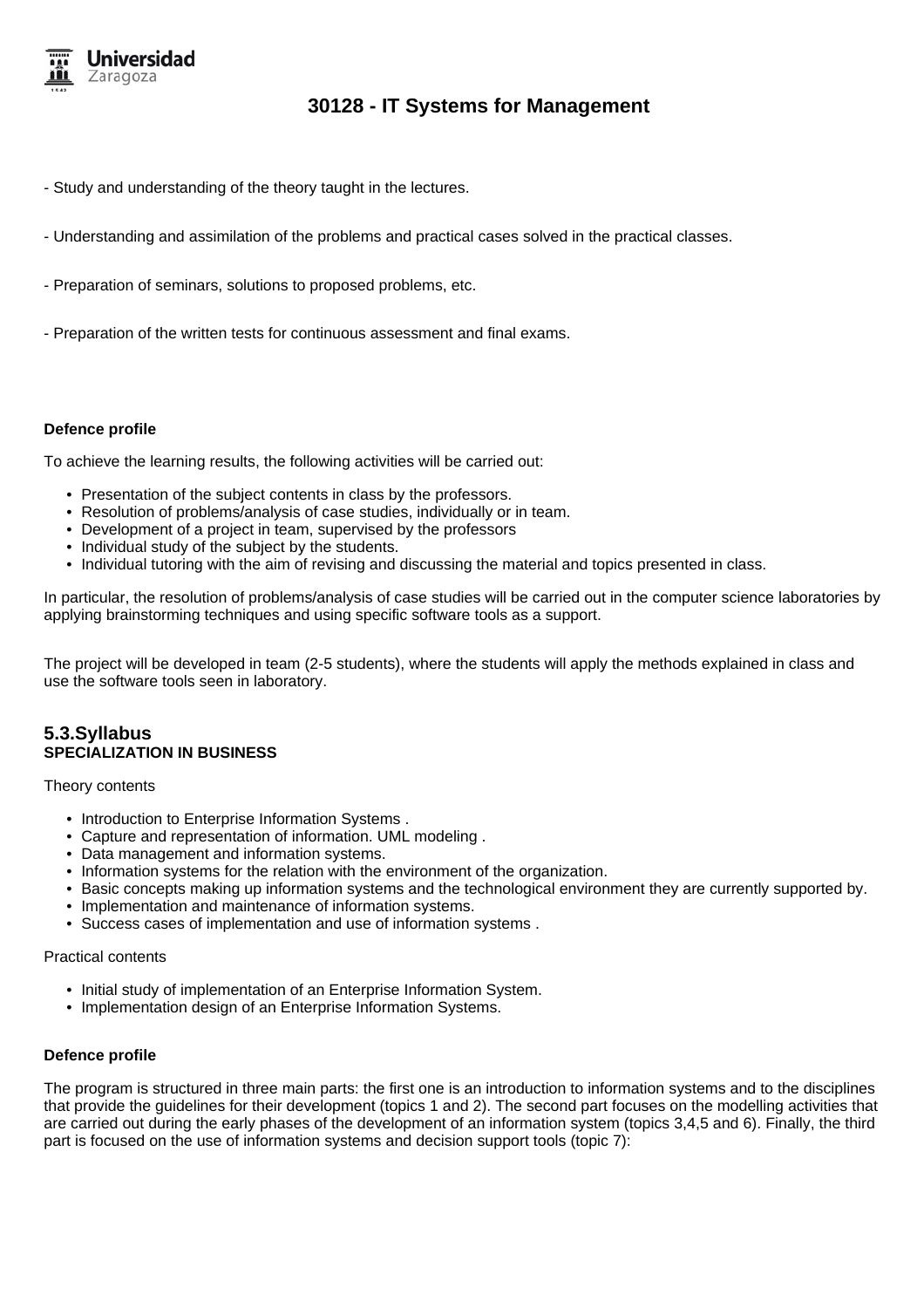

- 1. Introduction to information systems
- 2. System and software engineering
- 3. Unified Modeling Language (UML)
- 4. Development of an information system: requirements definition and analysis
- 5. Introduction to databases
- 6. Development of a database: analysis and design
- 7. Use of information systems: decision support tools

The program will be available through the Moodle e-learning platform: https://moodle2.unizar.es

### **5.4.Course planning and calendar Timetable of sessions and presentation of the works SPECIALIZATION IN BUSINESS**

The subject has 6 ECTS credits, which represents 150 hours of student work in the subject during the trimester, in other words, 10 hours per week for 15 weeks of class.

A summary of a weekly timetable guide can be seen in the following table. These figures are obtained from the subject file in the Accreditation Report of the degree, taking into account the level of experimentation considered for the said subject is moderate.

**Activity \_\_\_\_\_\_\_\_\_\_\_\_\_\_ Weekly school hours**

Lectures \_\_\_\_\_\_\_\_\_\_\_\_\_ 4

Practical Activities 6

Nevertheless the previous table can be shown into greater detail, taking into account the following overall distribution:

- 50 hours of lectures, with 50% theoretical demonstration and 50% solving type problems.
- 4 hours of PPT presentations.
- 90 hours of personal study, divided up over the 15 weeks of the 2 nd semester.

There is a tutorial calendar timetable set by the teacher that can be requested by the students who want a tutorial

The dates of the final exams will be those that are officially published at http://eupla.unizar.es/index.php/secretaria-2/informacion-academica/distribucion-de-examenes .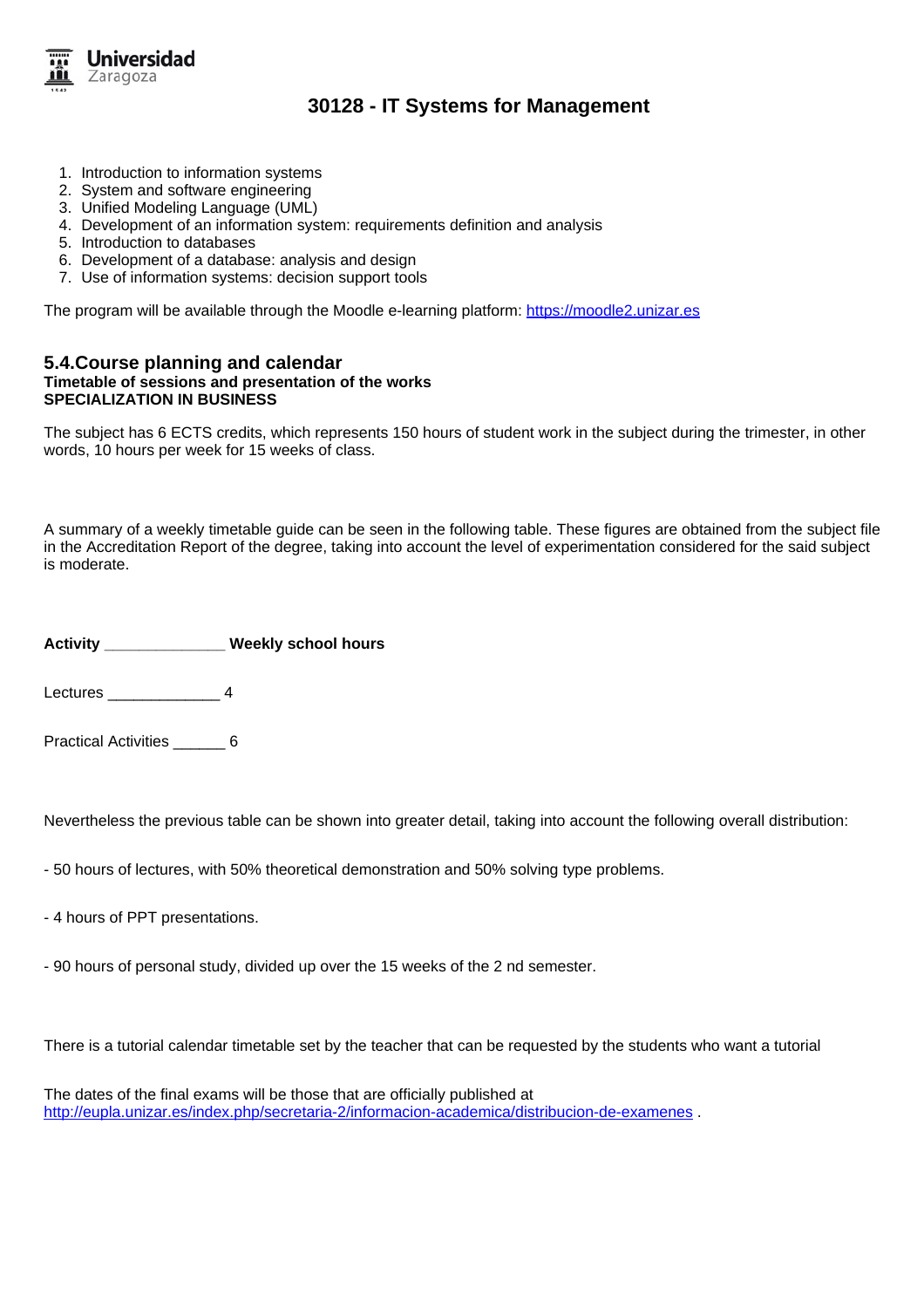

The written assessment tests will be related to the following topics:

- 1. Initial study of the implementation of an Enterprise Information System.
- 2. Implementation design of a Enterprise Information System.
- 3. Oral presentation of the project.

### **Defence profile**

The timetable of the subject will be defined by the center in the academic timetable of the corresponding course. All the sessions are in-class.

Information about the timetable of in-class sessions can be found through the website of the Centro Universitario de la Defensa: http://cud.unizar.es.

The following table shows the distribution of the work of the student for this subject (in hours) during the semester:

| In-class hours            | 60 hours |
|---------------------------|----------|
| Theoretical sessions      | 26 hours |
| <b>Practical sessions</b> | 30 hours |
| Final assessment          | 4 hours  |
| Out-of-class hours        | 90 hours |
| Individual work           | 50 hours |
| Team work                 | 40 hours |

Concerning the project to be developed in team, the professors present the project during the first weeks of class together with the planning of the partial deliveries during the semester. Possibly, the work team defends the developed project with a presentation in class.

The dates of the final assessment will be officially published in the website of the Centro Universitario de la Defensa: http://cud.unizar.es .

### **5.5.Bibliography and recommended resources SPECIALIZATION IN BUSINESS**

- Booch, G., Rumbaugh, J., & Jacobson, I. (2006). El Lenguaje Unificado de Modelado : guía del usuario (2a. ed.). Madrid: Addison-Wesley.
- Rumbaugh, J., Jacobson, I., & Booch, G. (2007). El lenguaje unificado de modelado : manual de referencia (2a. ed.). Madrid: Pearson Addison Wesley.
- Arjonilla Domínguez, Sixto Jesús. La gestión de los sistemas de información en la empresa : teoría y casos prácticos / Sixto Jesús Arjonilla Domínguez, José Aurelio Medina Garrido . - 3ª ed. Madrid : Pirámide, 2009
- Laudon, Kenneth C, Jane Price Laudon, y Antonio Núñez Ramos. Sistemas de información gerencial : administración de la empresa digital . 10 a ed. México: Pearson Educación, 2008.
- Guill Fuster, H., Guitart Hormigo, I., Joana, J. M., & Rodríguez, J. R. (2011). Fundamentos de sistemas de información. Recuperado a partir de http://openaccess.uoc.edu/webapps/o2/handle/10609/12802

#### **Software**

• Odoo (https://www.odoo.com/)